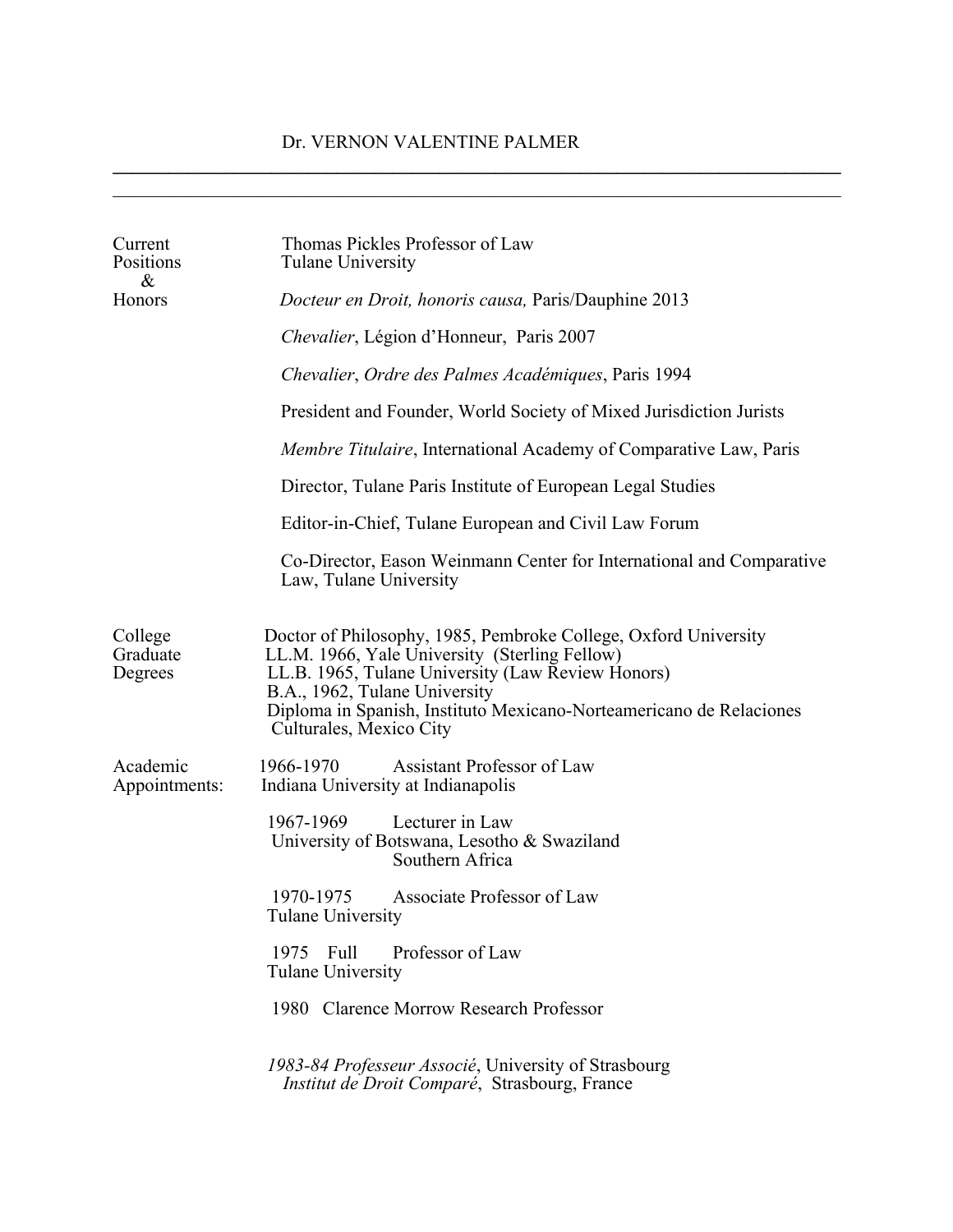## 1986-1987 *Professeur Associé*, the Sorbonne, Paris France University of Paris I and Paris II

- 1988 Director, Tulane Paris Institute of European Legal Studies Paris, France
- 1990 Investiture: Thomas Pickles Professor of Law
- 1991 Constitutional Adviser to the Kingdom of Lesotho
- 1992 Constitutional Consultant to the Republic of Madagascar
- 1992-1993 *Professeur Associé*, the Sorbonne, Paris France Joint Appointment: University of Paris I and Paris II
- 1996-1998 Visiting Professor Université des Antilles, Martinique
- 1998-1999 Visiting Professor of Comparative Law, Universidad Ramon Llull, Barcelona
- 1999 Visiting Professor of Comparative Law, University of Trent, Trento, Italy
- 2000 Visiting Professor of Comparative Law, University of Lausanne, Switzerland
- 2000 Visiting Professor of Comparative Law, University of Geneva, Switzerland
- 2005 Visiting Professor of Comparative Law, University of Fribourg, Switzerland
- 2005 Co-Director, Eason-Weinmann Center of Comparative Law
- 2006 Visiting Professor, Bucerius Law School, Hamburg
- 2012 Fellowship, Japanese Society for the Promotion of Science (lecture tour of five Universities)
- 2012 Visiting Professor, Bucerius Law School, Hamburg
- 2013 Reappointment as Director, Tulane Paris Institute of European Legal Studies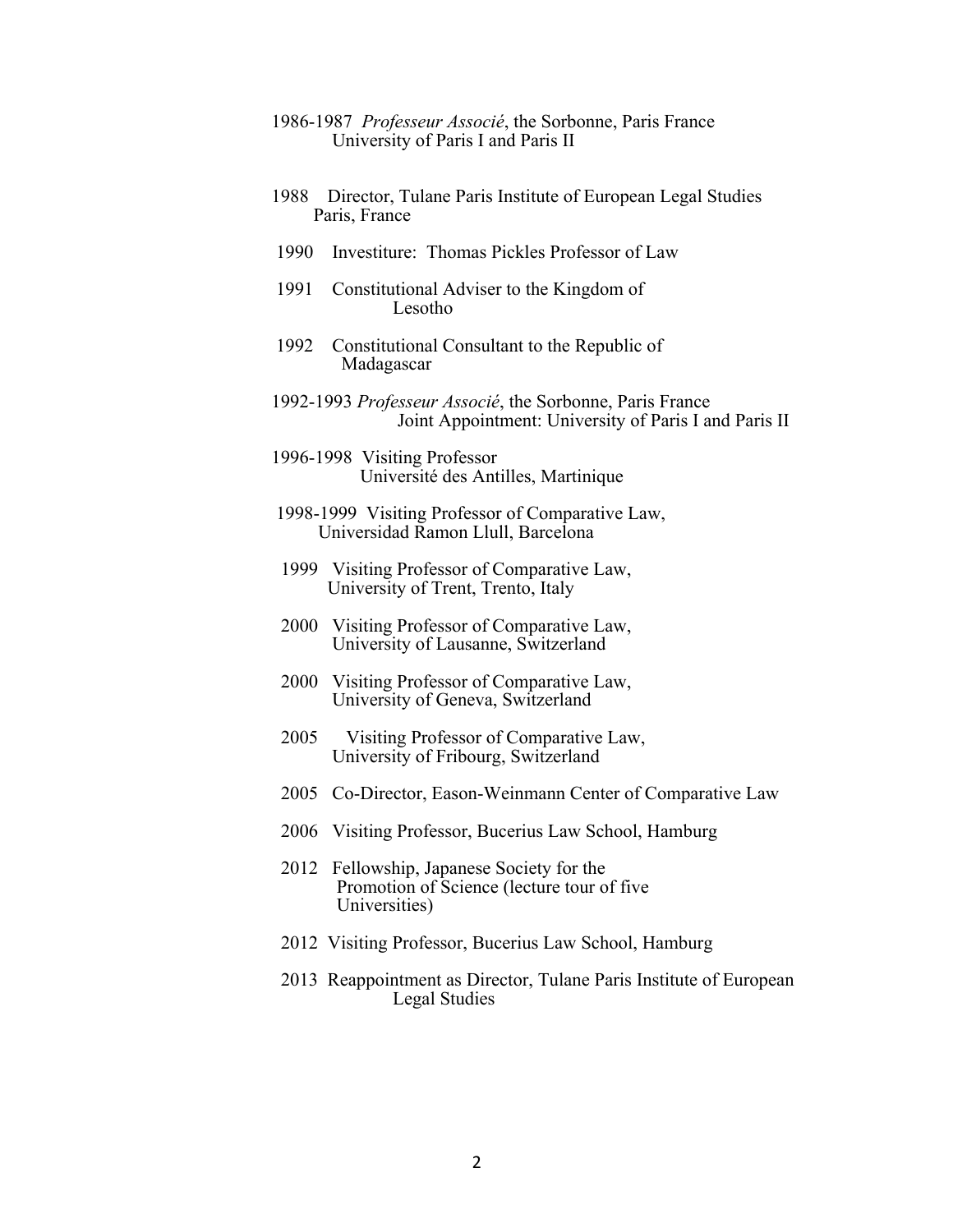## **Books:**

 *The Lost Translators of 1808 and the Birth of the Cvil Law in Louisiana* (UGA Press, 2021)

 *Legal Traditions in Louisiana and the Floridas, 1763-1848* (with S.P. Donlan, eds.) (Talbot Publishing 2019)

 *The Recovery of Non-Pecuniary Loss in European Contract Law*  (Cambridge Univ. Press, 2015)

 *Mixed Legal Systems—East and* West (with Mattar and Koppel eds.) (Ashgate Press 2015)

*The Civil Law of Obligations—Louisiana Law with European Comparisons* (2<sup>nd</sup> ed. Claitors Publishing 2020)

*Through the Codes Darkly—Slave Law and Civil Law in Louisiana* (Lawbook Exchange, Clark, New Jersey, 2012),

 *Mixed Jurisdictions Worldwide: The Third Legal Family* (2nd ed. Cambridge Univ. Press 2012)

 *Mixed Jurisdictions Compared: The Private Law of Louisiana and Scotland* (co-editor, Elspeth Reid) (Edinburgh University Press (2009)

*Pure Economic Loss Beyond Europe: New Horizons in Comparative Law*, (co-edited with Mauro Bussani) (Routledge Cavendish, London 2008)

*The Louisiana Civilian Experience: Critiques of Codification in a Mixed Jurisdiction* (Carolina Academic Press 2005)

*Strict Liability in Europe* (co-editor, Franz Werro) (Carolina Academic Press, Staempfli, Bruylant, 2004)

*Pure Economic Loss in Europe* (co-editor, Mauro Bussani) (Cambridge University Press, July 2003) ( In Chinese translation, Law Press China (2005)

*Mixed Jurisdictions Worldwide: The Third Legal Family*  (1st ed.Cambridge University Press 2001)

*Louisiana – Microcosm of a Mixed Jurisdiction* (Carolina Academic Press 1999)

*The Civil Law of Lease in Louisiana* (Harrison Co. 1997)

 *The Paths to Privity - The History of*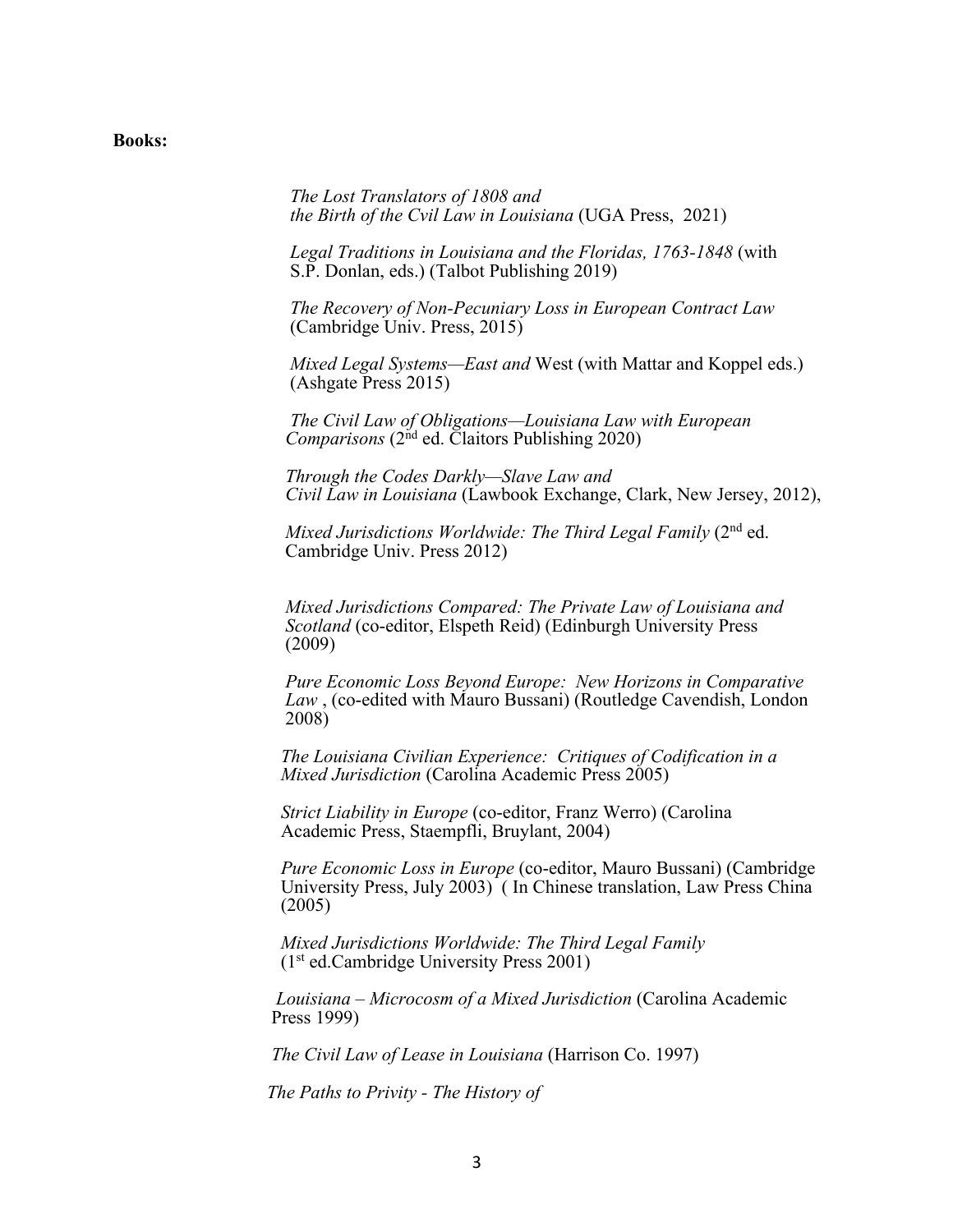*Third Party Beneficiary Contracts at English Law* (Austin & Winfield 1992) (reprint Law Book Exchange 2006)

*The Legal System of Lesotho* (Michie Press 1972) (with Poulter)

 *The Roman-Dutch & Sesotho Law of Delict* (Sijthoff, 1970) (reprint Morija Press 2006)

## **Articles:**

 Absolute Emancipation 85 SOUTH AFRICAN L.J. 24 (1968)

The Misinterpretation of Article 1801 46 TUL. L. REV. 859 (1972)

A Review of the Louisiana Law on Potestative Conditions 47 TUL. L. REV. 284 (1973) (with Plauché)

Symposium on Incapacity 47 TUL. L. REV. 1085 (1973)

Contractual Negligence in the Civil Law -- The Evolution of a Defense to Actions for Error 50 TUL. L. REV. 1 (1975)

In Quest of a Strict Liability Standard Under the Code 56 TUL. L. REV. 1317 (1982)

Why Privity Entered Tort --<br>An Historical Reexamination of Winterbottom v. Wright 27 AM. J. LEGAL HIST. 85 (1983)

Common Lawyers as Civilian Intermediaries: The Influence of Roman Law and Civil Law in England and the United States Tulane Law 40 (1986)

Trois Principes de la Responsabilité Sans Faute 1987 REVUE INTERNATIONALE DE DROIT COMPARE 825

The Residential Lease in the Civil Law -- A Consideration in Social Context 4 TUL. CIV. L. FORUM (1988)

A General Theory of the Inner Structure of Strict Liability -- Common Law, Civil Law, Comparative Law 62 TUL. L. REV. 1303 (1988);

The Death of a Code -- The Birth of a Digest 63 TUL. L. REV. 221 (1988)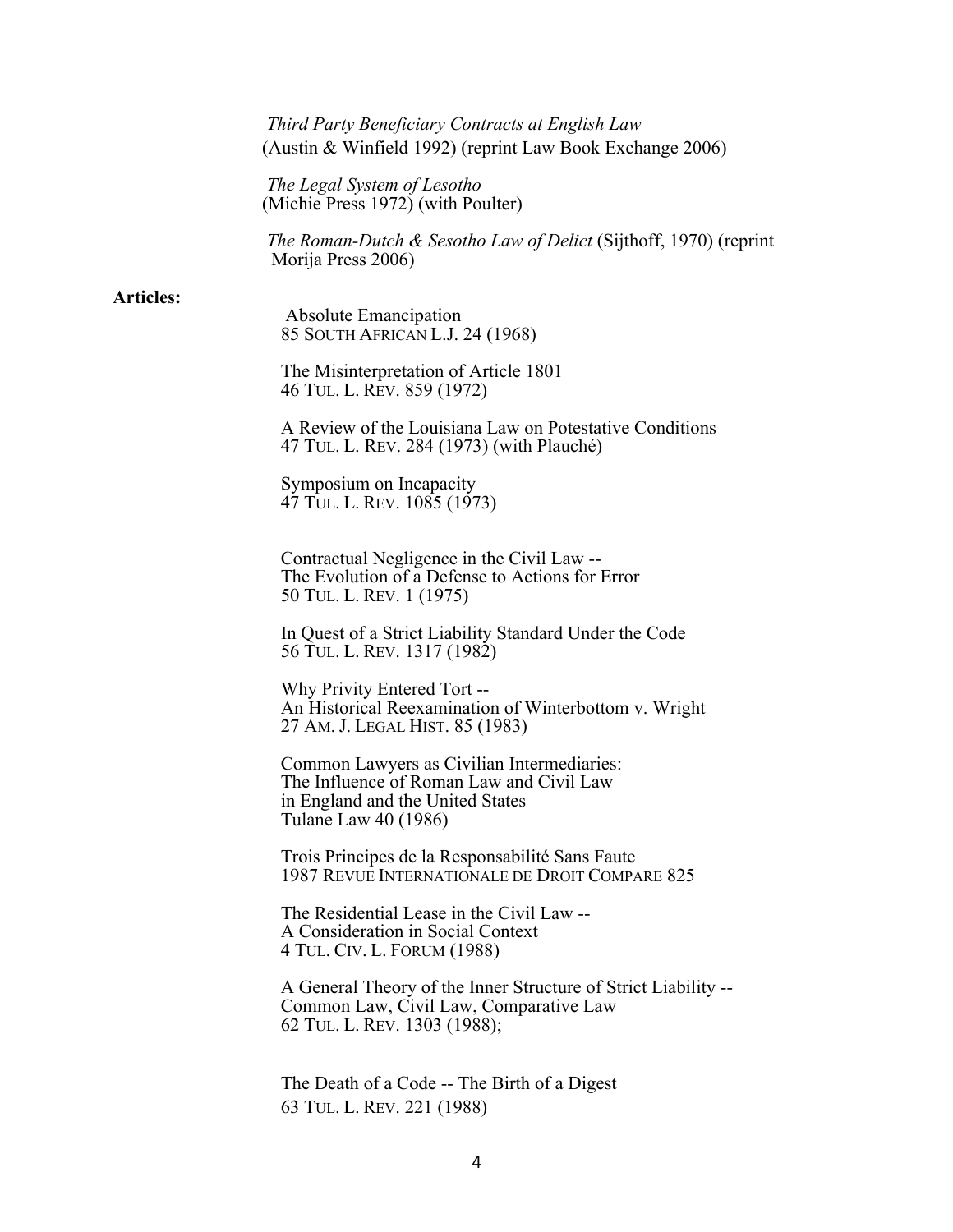| Digest? | The History of Privity -- The Formative Period<br>33 Amer. J. Legal History. (1989)Revision of the Code or Regression to a                                           |
|---------|----------------------------------------------------------------------------------------------------------------------------------------------------------------------|
|         | A Rejoinder to Professor Cueto-Rua<br>64 Tul. L. Rev. 177 (1989)                                                                                                     |
|         | The Great Debate Over the Louisiana Civil Code's Revision<br>(with Dennis, J. et. al), 5 Tul. Civ. L. Forum 49 (1990)                                                |
|         | Tortious Interference With Contract at French Law:<br>An Excursion Along a Road Not Taken<br>6/7 Tul. Civ. L. Forum (1991-92)                                        |
|         | A Comparative Study (From a Common Law Perspective)<br>of the French Action for Wrongful Interference With Contract<br>40 Amer. J. Comparative Law (1992)            |
|         | Celebrating the Québec Codification Achievement: A Louisiana<br>Perspective<br>38 Loy. L. Rev. 311 (1992)                                                            |
|         | The Many Guises of Equity in a Mixed Jurisdiction<br>69 Tul. L. Rev. 7 (1994)                                                                                        |
|         | The Authors and Origins of the Code Noir<br>56 La. L. Rev.363 (1996)                                                                                                 |
|         | "Que Dieu nous garde de l'équité des Parlements": Equity Through<br>the Lens of Separation of Powers<br>73 Tul. L. Rev. 1287 (1999)                                  |
|         | From Embrace to Banishment: A Study of Judicial Equity in France<br>47 Amer. J. of Comp. Law 277 (1999)                                                              |
|         | The Fate of the General Clause in a Cross-Cultural Setting: The Tort<br>Experience of Louisiana, 46 Loy. L. Rev. 535 (2000)                                          |
|         | Insularity and Leadership in American Comparative Law:<br>The Past One Hundred Years<br>75 Tul. L. Rev. 1093 (2001)                                                  |
|         | Contracts In Favor of Third Parties in Europe: Steps Toward<br>Tomorrow's Harmonization, 1-2003 European Review of Private Law 8                                     |
|         | The Comparative Law and Economics of Pure Economic Loss, (with<br>Bussani and Parisi) 51 Am.J. Comp. Law (2003).                                                     |
|         | The French Connection and the Spanish Perception: Historical<br>Debates and Contemporary Evaluation of French Influence on<br>Louisiana Civil Law La. L. Rev. (2004) |
|         | The Recent Discovery of Moreau Lislet's System of Omissions and<br>Its Importance to the Debate Over the Source of the Digest of 1808                                |
|         |                                                                                                                                                                      |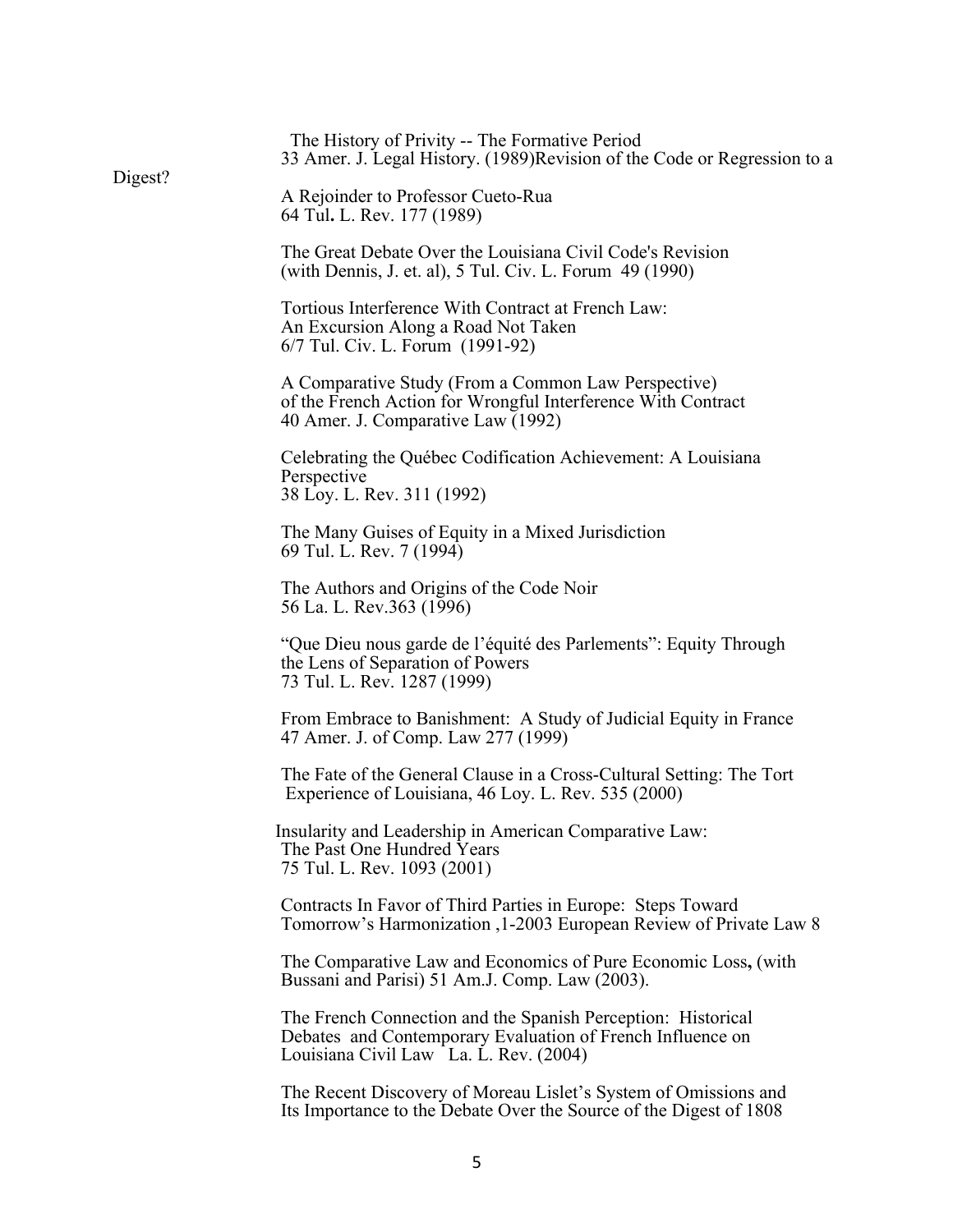49 Loyola L. R From Lerotholi to Lando: Some Examples of Comparative Law Methodology, American Journal of Comparative Law (2005), and published online at bepress.org (Global Jurist).

 The Customs of Slavery: The War Without Arms, American Journal of Legal History (2007); also published online 6 Global Jurist , Issue 1 (2006) accessible at Globaljurist.com

 Historical Notes on the First Codes and Institutions in French Louisiana (Festschrift for Professor Litvinoff, 2007))

 Two Rival Theories of Mixed Legal Systems, 3 Journal of Comparative Law 7 (2007), and online at www. EJCL.org

 The Louisiana Supreme Court in Question: An Empirical and Statistical Study of the Effects of Campaign Money on the Judicial Function (with Levendis) 82 Tul. L. Rev. 1291 (2008)

 Quebec and Her Sisters in the Third Legal Family, 42 McGill Law Journal  $(2009)$ 

 The Strange Science of Codifying Slavery—Moreau Lislet and the Louisiana Digest of 1808, 24 Tul. European & Civil Law Forum 83(2009)

 The Recusal of American Judges in the Post-Caperton Era: An Empirical Assessment of the Risk of Actual Bias in Decisions Involving Campaign Contributors, Global Jurist: vol 10: Iss. 23 (Frontiers) Article 4.

Three Milestones in the History of Privacy in the United States 26 Tul. Euro. & Civil Law Forum (2011)

 The Great Spill in the Gulf … and a Sea of Pure Economic Loss: Reflections on the Boundaries of Civil Liability, 115 Penn State L. Rev. (September 2011)

 Double Reasoning in the Codified Mixed Jurisdictions: Code and Caselaw as Simultaneous Methods in Quebec, Puerto Rico and Louisiana, 6 The Journal of Comparative Law

 Mixed Legal Systems—The Origins of the Species, Italian *Annuario* (2013)

 The Quest to Implant Civilian Method in Louisiana: Tracing the Origins of Judicial Methodology (The Tucker Lecture), 73 La. L. Rev. 793 (2013)

 Dommages Moraux: L'Eveil Français au Dix Neuvième Siècle Revue Internationale de Droit Comparé (Avril 2015) ((Republished Review on Contemporary Civil Law (2016) in Portuguese)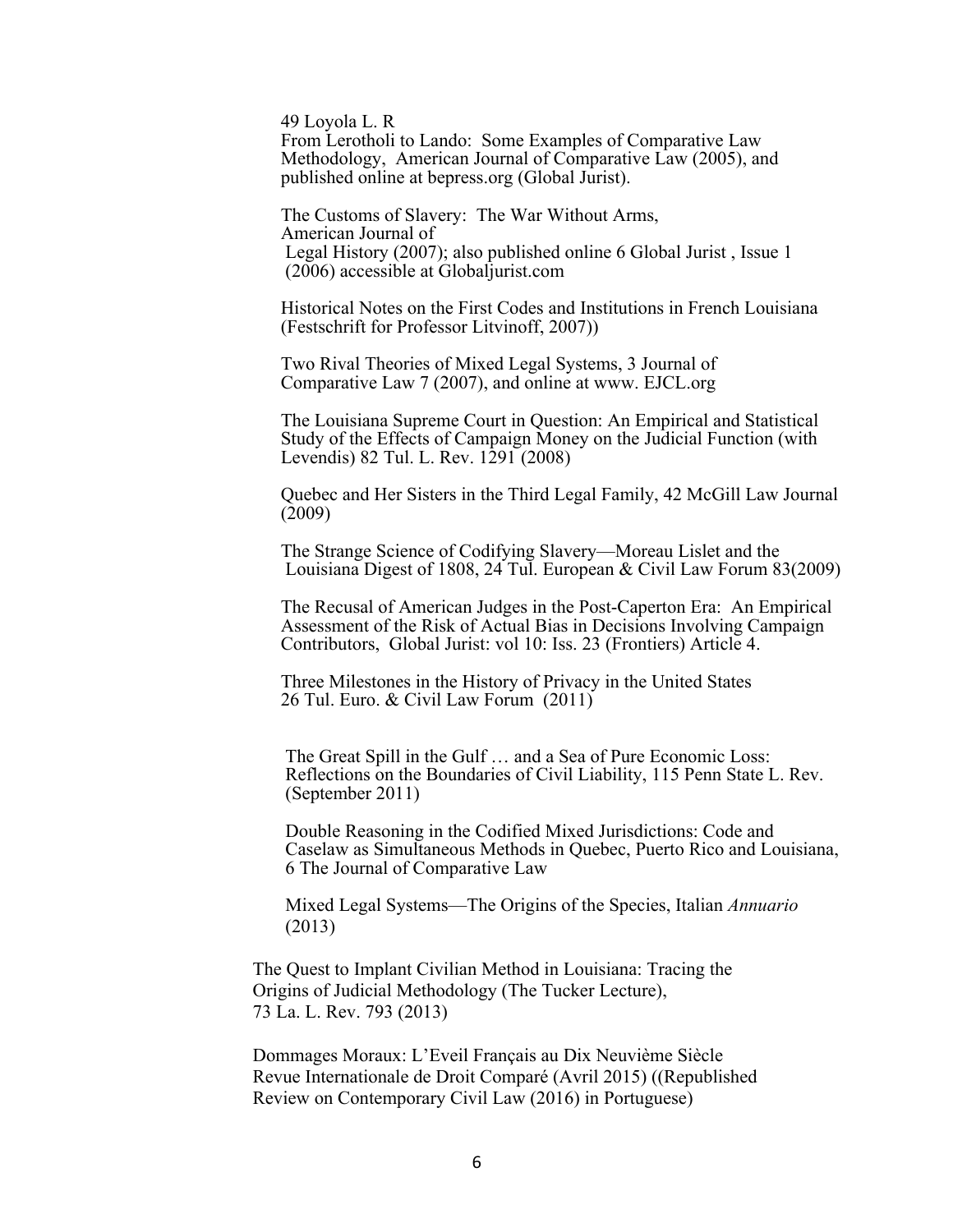From Private Law Roots to International Norm: An Investigation into Moral Damages and Pecuniary Reparations in Transnational and Inter national Law, 22 Journ. of Intern. & Comparative Law 305-321 (2015)

 Empires as Engines of Mixed Legal Systems, in *Liber Amicorum en L'honneur du Professeur Joël Monéger* (LexisNexis 2017).pp 739- 750, republished SSRN.

 Sounding the Retreat: The Exit of Spanish Law in Early Louisiana 31/32 Tul. Euro. & Civ. Law Forum 121 (2017) (reprinted as Chap. 5 In Donlan & Palmer (eds) *Legal Traditions in Louisiana and the Floridas, 1763-1848* (Talbot Publishing 2019)

 Living Off Translations: The Remarkable Survival of Roman-Dutch Law in South Africa and Mixed Legal Systems (Maastricht Univ. 2022)

## Additional Honors and Activities:

|                                | Provost's Award for Scholarship and Research, Tulane 2005                                                                                                                                                                                                                                                                                                                                                                                                                                                                       |
|--------------------------------|---------------------------------------------------------------------------------------------------------------------------------------------------------------------------------------------------------------------------------------------------------------------------------------------------------------------------------------------------------------------------------------------------------------------------------------------------------------------------------------------------------------------------------|
|                                | Bar Admissions: Supreme Court of the United States and<br>Supreme Court of Louisiana<br>Delegate, National Democratic Convention, New York,                                                                                                                                                                                                                                                                                                                                                                                     |
|                                | 1976<br>Former President, The Alliance for Good Government (1974-1975)<br>Former President, The French Quarter Resident Association (1973-1975)<br>Former Director, The Vieux Carre Property Owner & Associates<br>Member, Louisiana Bar Association                                                                                                                                                                                                                                                                            |
|                                | Member, Henri Capitant Association<br>Member, Société de Législation Comparée<br>Board of Contributing Editors, South African Law Journal<br>Board of Contributing Editors, The Edinburgh Law Review<br>Board of Scientific Directors, Interdisciplinary Association for<br>Comparative Law and Private International Law<br>International Editorial Advisory Board, Journal of International and<br>Comparative Law<br>Former Board Member, Alliance Francaise, New Orleans<br>Board Member, The Friends of Music, New Orleans |
| Foreign Languages:             | French, Spanish, beginning German                                                                                                                                                                                                                                                                                                                                                                                                                                                                                               |
| International<br>and Community |                                                                                                                                                                                                                                                                                                                                                                                                                                                                                                                                 |
| Service:                       | Constitutional adviser to the Kingdom of Lesotho. I completed in 1991a                                                                                                                                                                                                                                                                                                                                                                                                                                                          |
| democracy.                     | major report on the reform of the constitution and the return to                                                                                                                                                                                                                                                                                                                                                                                                                                                                |